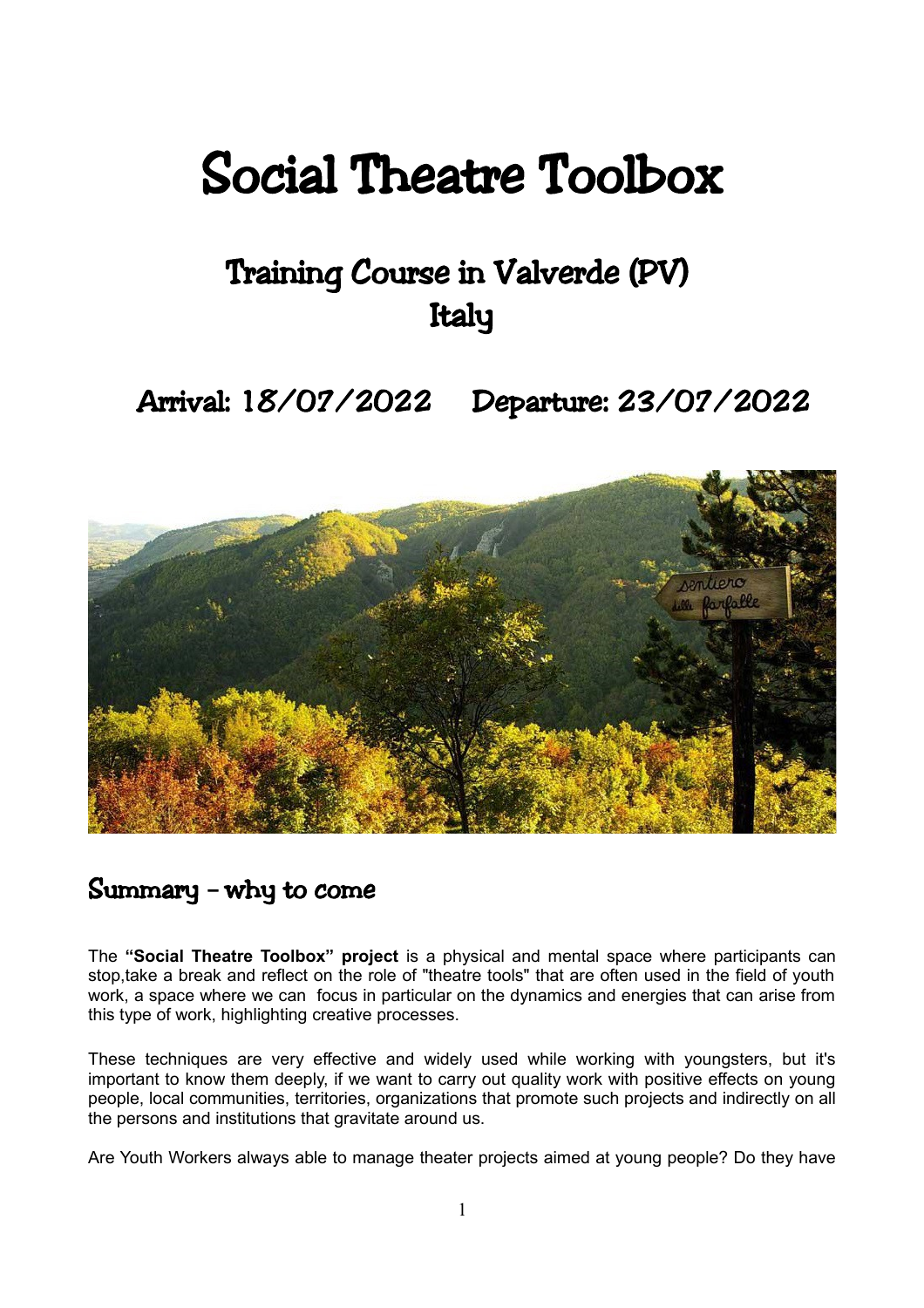clear in mind what effects (even secondary effects) can arise from the implementation of such techniques? Are they always aware of the impact they will have on local areas and communities? Is it possible to modulate different proposals based on the specific characteristics of the groups and individuals involved? Are Youth Workers ready to come up with functional and consistent creative last minute ideas, in case unforeseen circumstances occur?

Through the Social Theater Toolbox project we intend to create an opportunity for discussion on these questions, to provide food for thought and tools to address the difficulties of the projects of Social Theater, but also to confront ourselves, to receive feedback, to exchange good practices and last but not least, to maintain a high level of motivation for Youth Workers to use these techniques, with hopefully encouraging results.

## Project objectives

**The main goal of this project** is to increase the level of competence, work quality and sensitivity of Youth Workers who choose to use social theatre tools in the different contexts in which they operate.

#### Specific objectives

- Improve the level of knowledge of the different branches of Social Theatre
- To contribute to a deep understanding of the specific characteristics of Social Theatre and to raise awareness, particularly regarding the contexts in which it can be applied
- To develop practical skills in the work and management of quality processes in local and international projects with youngsters
- Increase/improve attitudes of cultural and social sensitivity in the field of youth work
- Encourage youth workers to act as sensitive and responsible social and intercultural actors in the planning and implementation phases
- Increase self-empowerment and self-esteem
- Improve foreign language competences
- Enhance intercultural awareness
- Give more awareness about European Projects and the EU values

## General Informations

Dates – 18/07/2022 – 23/07/2022

**Venue** – Ostello Valverde, Valverde (PV) Italy

Trainers Team - The learning process will be guided and facilitated by: **Elisabetta Bonizzi** and **Alessandra Roberti**, from Teatro della Zucca. The two of them have years of experience into the Social Theatre field as well in other topics like facilitation, project management, performing arts and non-formal education methods.

You can find here more informations or feel free to ask: <https://teatrodellazucca.com/chi-siamo/>

#### Partners

Euròpa Efjusàga Egyesulet (Hungary); Teatro Metaphora (Portugal); InterCambia (Spain); Youth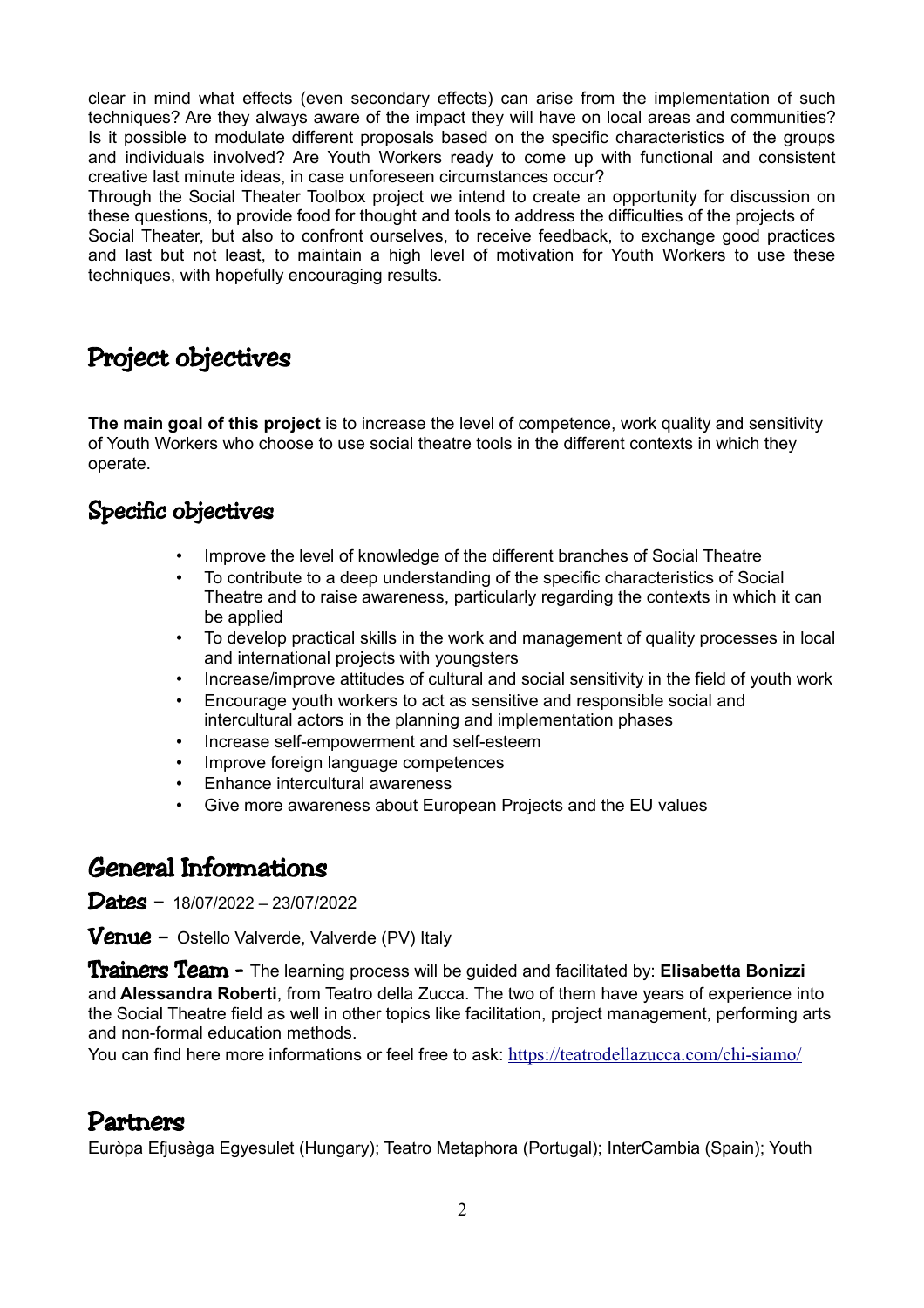Active Minds (Greece); Eclosion 13 (France); PlanBe (Cyprus); Seiklejate Vennaskond (Estonia); Teatro della Zucca (Italy); Adel Slovakia (Slovak); Muhoksen 4H-yhdistys (Finland); ASOCIACIJA TAVO EUROPA (Lithuania).

## Participants

"Social Theater Toolbox" will involve 22 participants from 11 different countries. There is no age limit, except being 18+

Each partner will send 2 participants, if possible paying attention to the gender balance. The participants need to be interested in the topic of this Training Course, motivated in learning more tools for facilitating social theater projects and social theatre workshops.



## The Venue

Ostello Valverde is located on a natural terrace overlooking the valley, near the natural park of Verde which can also be reached by walking, equipped with tourist and educational trails.

In September 2015 the building has been completely refurbished and renovated, with free wifi available.

The name Valverde recalls the main characteristic of the territory, rich in chestnut woods, which adorn the heights of the suggestive valley. The undergrowth is rich in chestnuts, porcini mushrooms and truffles.

Very close to Ostello Valverde there is the Training Room, also recently renovated, cozy and functional.

Seasonals temperatures and weather: 16°/4° C, generally good weather, maybe rainy.

Address: Località Casa Balestrieri, 27050, Mombelli PV Italy Web page: [http://www.ostellovalverde.it](http://www.ostellovalverde.it/)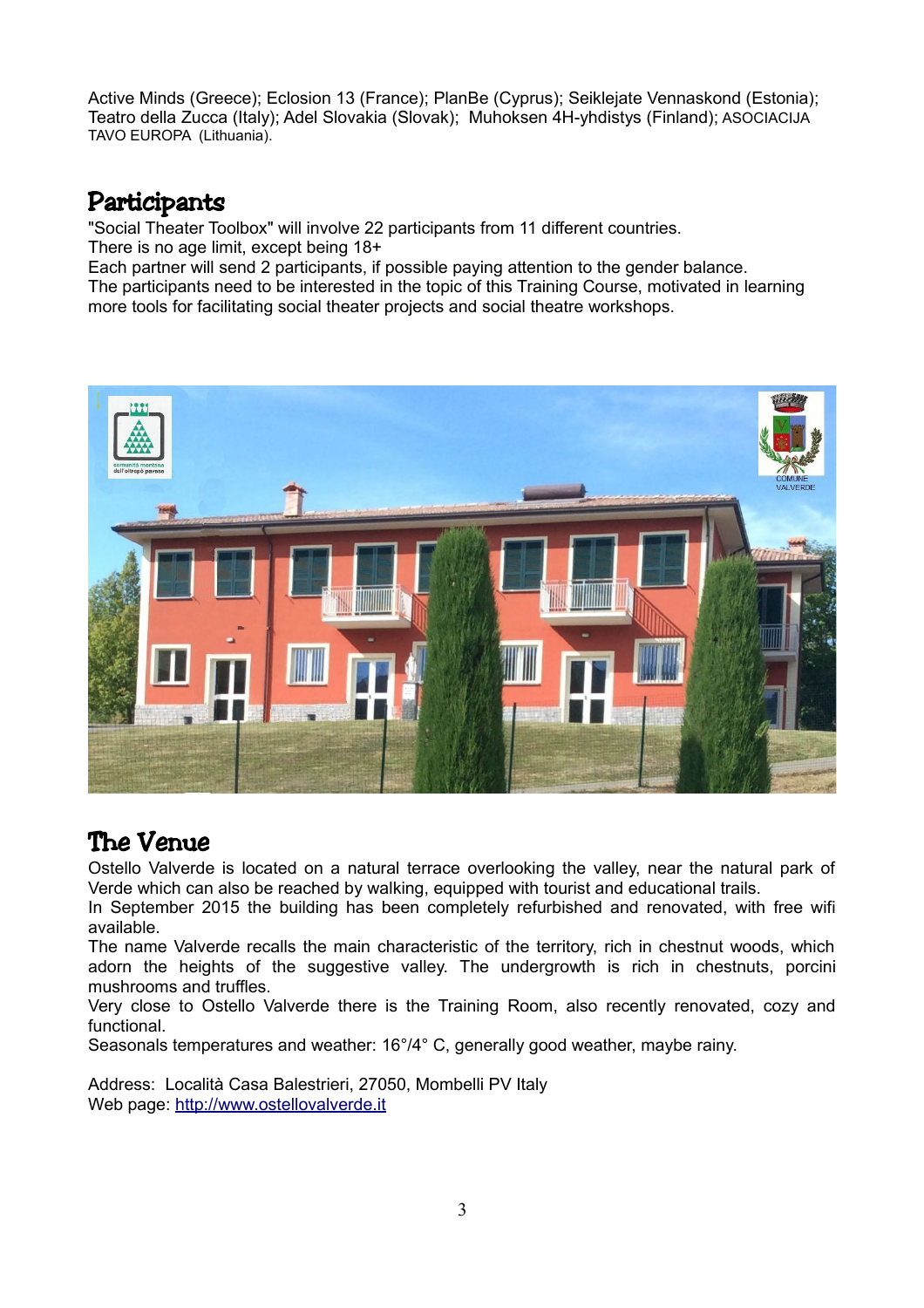## Covid19 Restrictions in Italy and safety during the project

For the current rules, to travel to Italy and in Italy is necessary to have a Covid Certificate - EUDCC (which in Italy is called "Green Pass", don't get confused, is the same thing!) that can prove the vaccination in the past 6 months or the recovery from Covid19 in the past 6 months. The vaccination must be with a vaccine approved by the European Medicines Agency (EMA):

- Comirnaty (Pfizer/BioNtech)
- Moderna
- Vaxzevria
- Jansen (Jonson&Jonson)
- Nuovaxovid (Novavax)

In general, even for those who are not fully vaccinated it is possible to travel to Italy, but is required a quarantine-isolation of 5 days and unfortunately this is not compatible with the short running times of our project. We are sorry. In case things are changing before November 2022, we will let you know.

If you are coming to Italy from a Country with a low or medium risk, even if you are vaccinated or recovered from Covid, you shoul have with you:

- PCR negative test (no longer than 48h before travelling) or ANTIGEN negative test (no longer than 24h before travelling)
- Fulfilled Passenger Locator Form -<https://app.euplf.eu/#/form>

FFP2 face masks are needed on all means of transport

Regarding our stay at Ostello Valverde:

- When first arrived, all the participants will recive an antigenic rapid test just to check the situation
- Inside the Hostel and the training room it is necessary to use face masks, but FFP2 is not mandatory
- Beds are in shared rooms and there are shared bathrooms (women with women and men with men, not mixed). Rooms in Ostello Valverde are ready to accomodate 6 to 8 people. As far/hard as we have tried, it is not possible by now to provide any participant with accommodation in a single room. We will keep one room free, with a private bathroom , in case it will be necessary to isolate someone for health reasons. Who is going to take part in this project must be aware of this and that in any case we will do everything we can to mantain a healthy and comfortable environment for everyone

## Schedule

The general working day of the Training Course will look like this!

| $ 8.00 - 9.00 $  | Breakfast at the hostel                  |
|------------------|------------------------------------------|
| $ 9.30 - 13.00 $ | Morning session (with one coffe break)   |
| $13.00 - 15.00$  | Lunch break                              |
| $15.00 - 18.30$  | Afternoon session (with one coffe break) |
| $18.30 - 19.30$  | <b>Reflection Groups</b>                 |
| $19.30 - 20.30$  | Dinner                                   |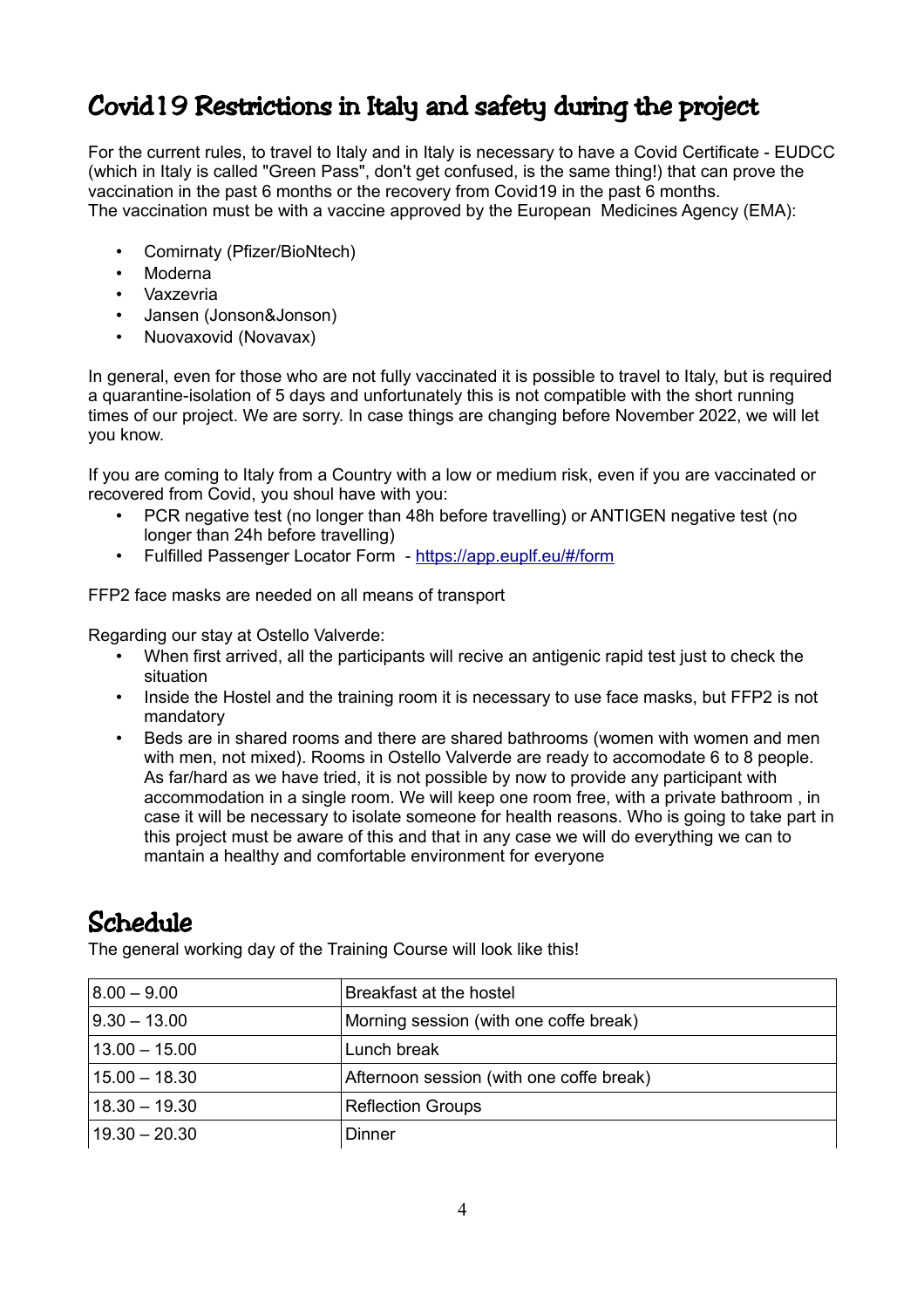| Evenings | Free time or activities |
|----------|-------------------------|
|----------|-------------------------|

In accordance with the recent provisions of the Italian National Agency, the Training Courses period is shorter (4 days ) and there is no "free afternoon". Furthermore, it is required by the Italian National Agency to make sure to arrive on the day of the start of the Training and to travel to return home at the end of the Course. It is not possible to stay for Extra Days neither before nor after the Training Course.

## Working language

The working language of this project is **English**. Don't be afraid if your English is not perfect, but it should be good enough to participate actively :-)

#### Travel Details

There are many options to fly to Milano:

- Bergamo orio al Serio Airport
- Malpensa Airport
- Linate Airport

Then, from every airport there is a Shuttle Bus service that goes directely to **Milano Centrale Railway Station –** tickets available directely from the bus driver or the bus company. There are many different bus companies in the parking lot of the Airports. Our suggestion is not to buy in advance (online) the tickets, but to buy them directely from the bus driver, to have the option to take the bus that leaves first the Airport.

From Milano Centrale Railway Station you have to take a train to **Voghera Railway Station** (many options – it will take between 44 and 53 minutes – buy your tickets online at <https://www.trenitalia.com/en.html>)

**From Voghera Railway Station to Valverde there is a bus, number 121**. But unfortunately it has a few rides per day. So, depending on your arrival time, we will suggest you if it's better to catch a bus or we will arrange a lift by car or minibus. Let us know as soon as possible your arrival time in Voghera.

#### Travel Budget

According to the rules of Erasmus + Program and the budget that was financed by the Italian National Agency, here is the maximum amount that each participant can use for the travel to Italy and back.

| Estonia            | 275 euro/person |
|--------------------|-----------------|
| Italy              | 20 euro/person  |
| $\mathsf{C}$ yprus | 360 euro/person |
| France (Marseille) | 180 euro/person |
| Greece             | 275 euro/person |
| Slovak             | 275 euro/person |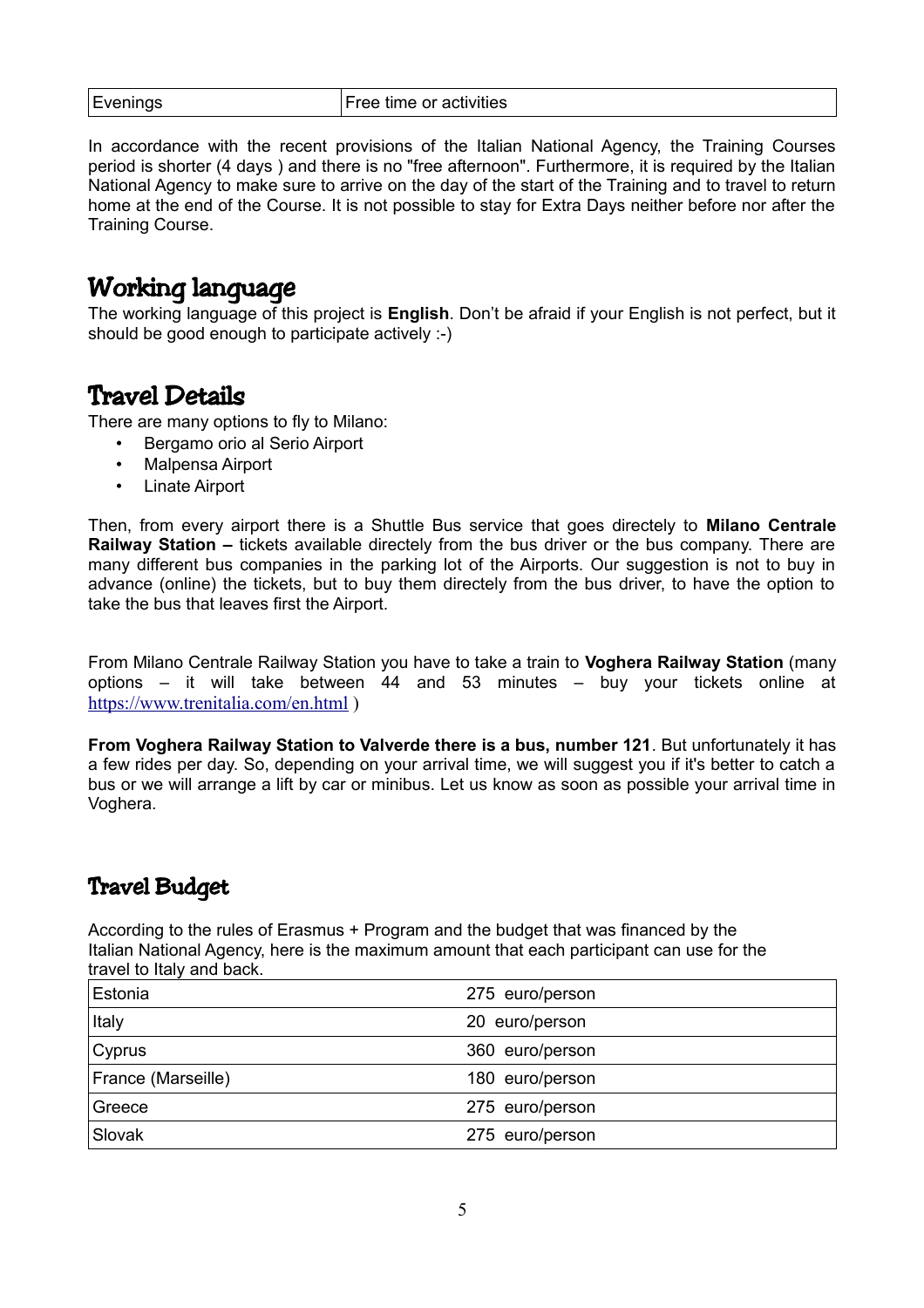| Portugal  | 360 euro/person |
|-----------|-----------------|
| Finland   | 360 euro/person |
| Lithuania | 275 euro/person |
| Spain     | 275 euro/person |
| Hungary   | 275 euro/person |

The amounts that exceed the maximum budget for each participant will NOT be reimbursed. So please book your tickets as soon as possible, BUT BEFORE ASK OUR CONFIRMATION PLEASE.

If your representatives have booked their tickets, please, send us the following details as soon as possible:

- Name of the Traveller (Participant)
- Date and Time of the Arrival and Departure
- Price of the tickets
- -Ticket copies with the price visible (or invoices)

### Travel Reimbursment

In accordance with the rules of the Erasmus + Program, we will reimburse 100% of traveling costs from home to the project venue as long as you use the cheapest means and fares (low cost flights, 2nd class train tickets) and respecting the maximum amount per country.

We encourage the Green Travel option wherever possible.

For the reimboursment:

- 1. Bring the organization bank account details (IBAN and BIC SWIFT CODE) or your group leader bank account because we will do just one bank transfer for all the national group;
- 2. KEEP ALL YOUR TRAVEL DOCUMENTS: invoices, electronic tickets, train tickets, original boarding pass (very important), we need them! If you lose them we cannot reimburse you! Please bring your electronic travel confirmation already PRINTED.
- 3. TAXI OR GASOLINE ARE NOT REIMBURSABLE
- 4. We will send you the money of the reimbursement AFTER you have sent to us also the travel documents of the way back, after your return to your countries of residence, in at least 2 months from the Training Course.

## What to bring

Bed Sheets are included, so to bring is just:

- European Health Card
- Something representing your country (food, drink, music, etc.) and think

how to share/perform in a creative way (no touristic materials!) during the Intercultural Night.

• Comfortable shoes and clothes to stay outside for some activities

• Warm clothes for hiking and outdoor activities and a raincoat (or waterproof clothes).

- A towel, shampoo, other hygienic products and personal medicines (if needed)
- A pair of anti-slip socks
- At least one FFP2 face mask and your personal face masks